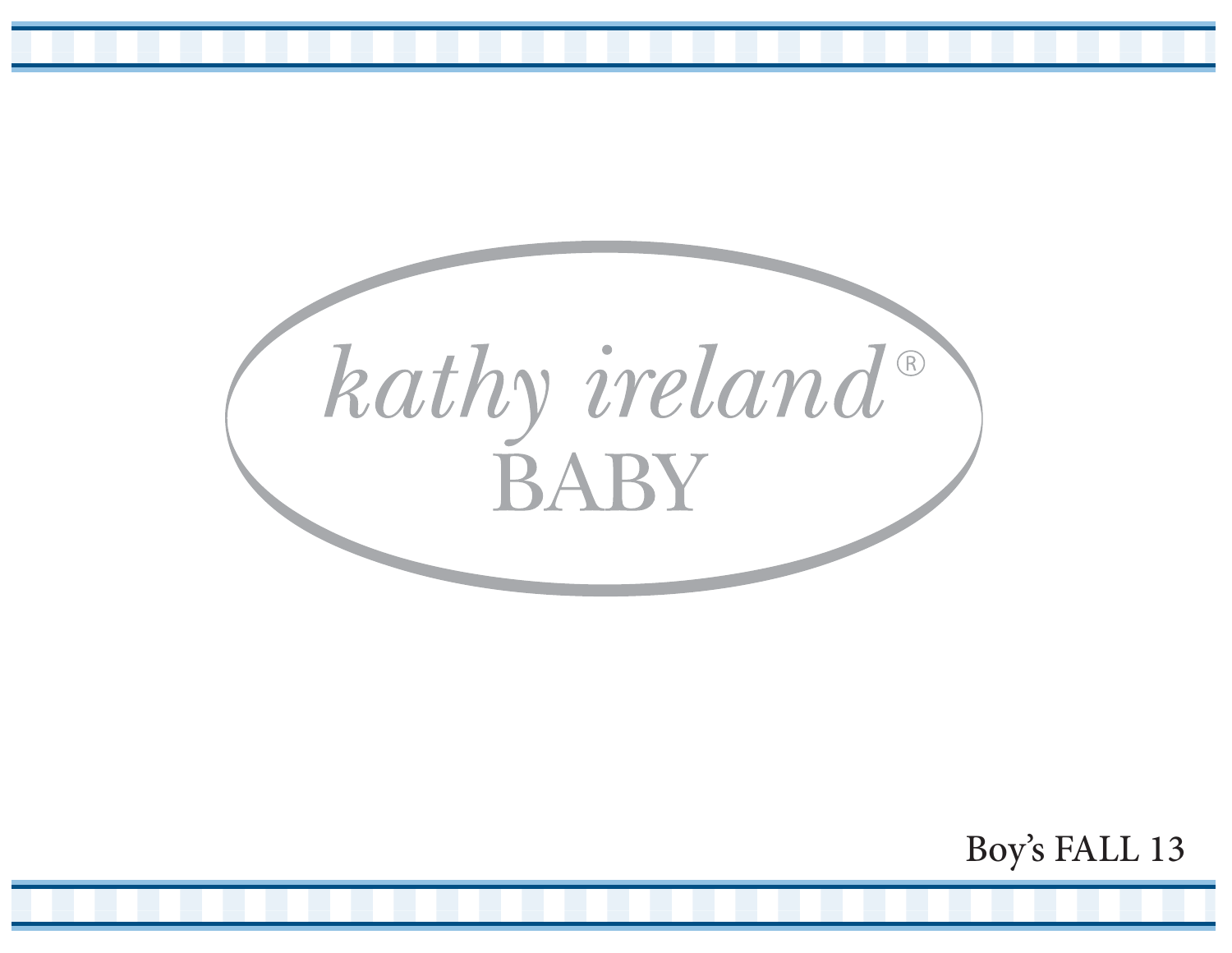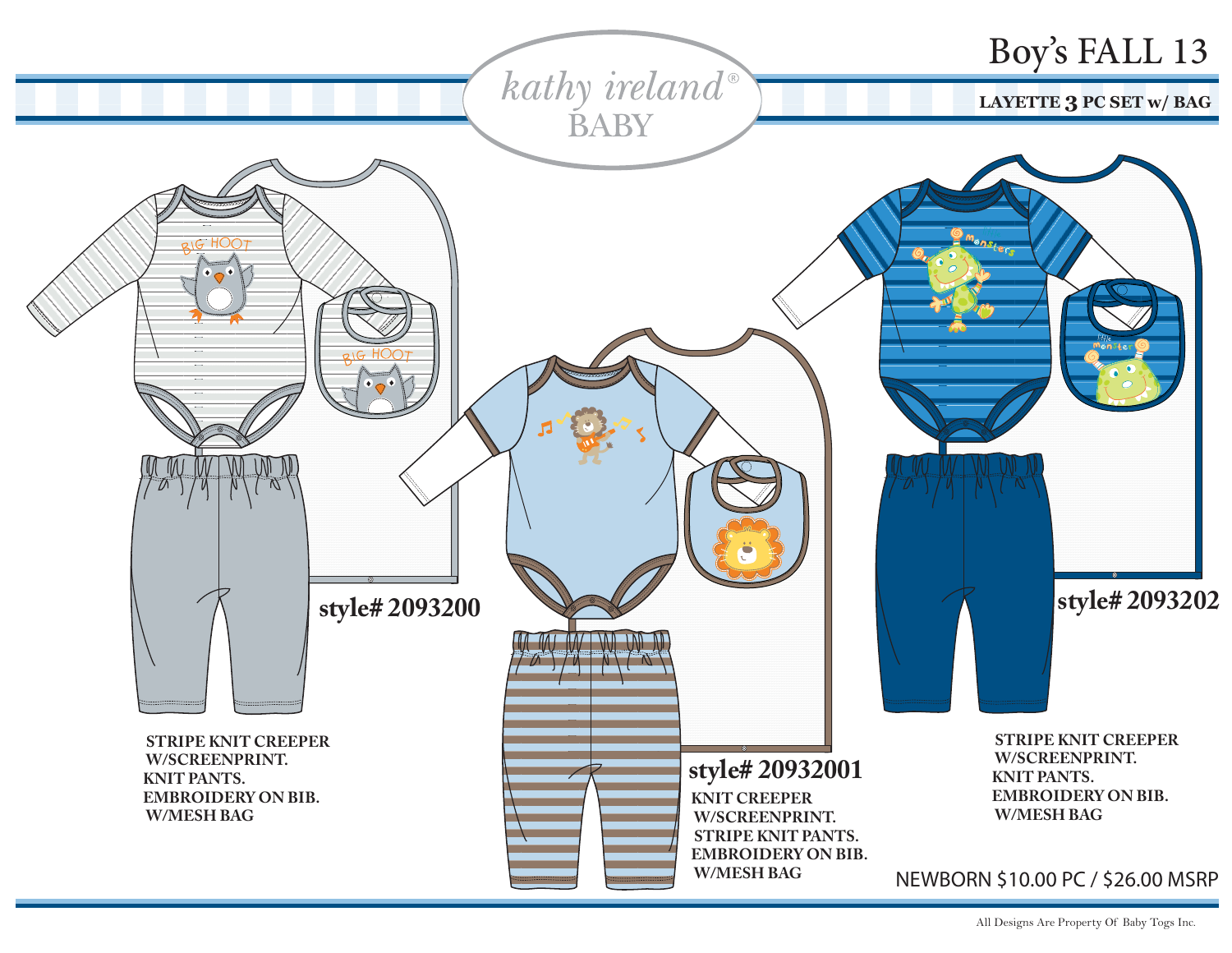





style# 2093208 KNIT SNAP FRONT JACKET ANIMAL HEAD APPLIQUES W/FOOTED PANT





 KNIT SNAP FRONT JACKET ANIMAL HEAD APPLIQUES W/FOOTED PANT

NEWBORN \$12.00 PC / \$32.30 MSRP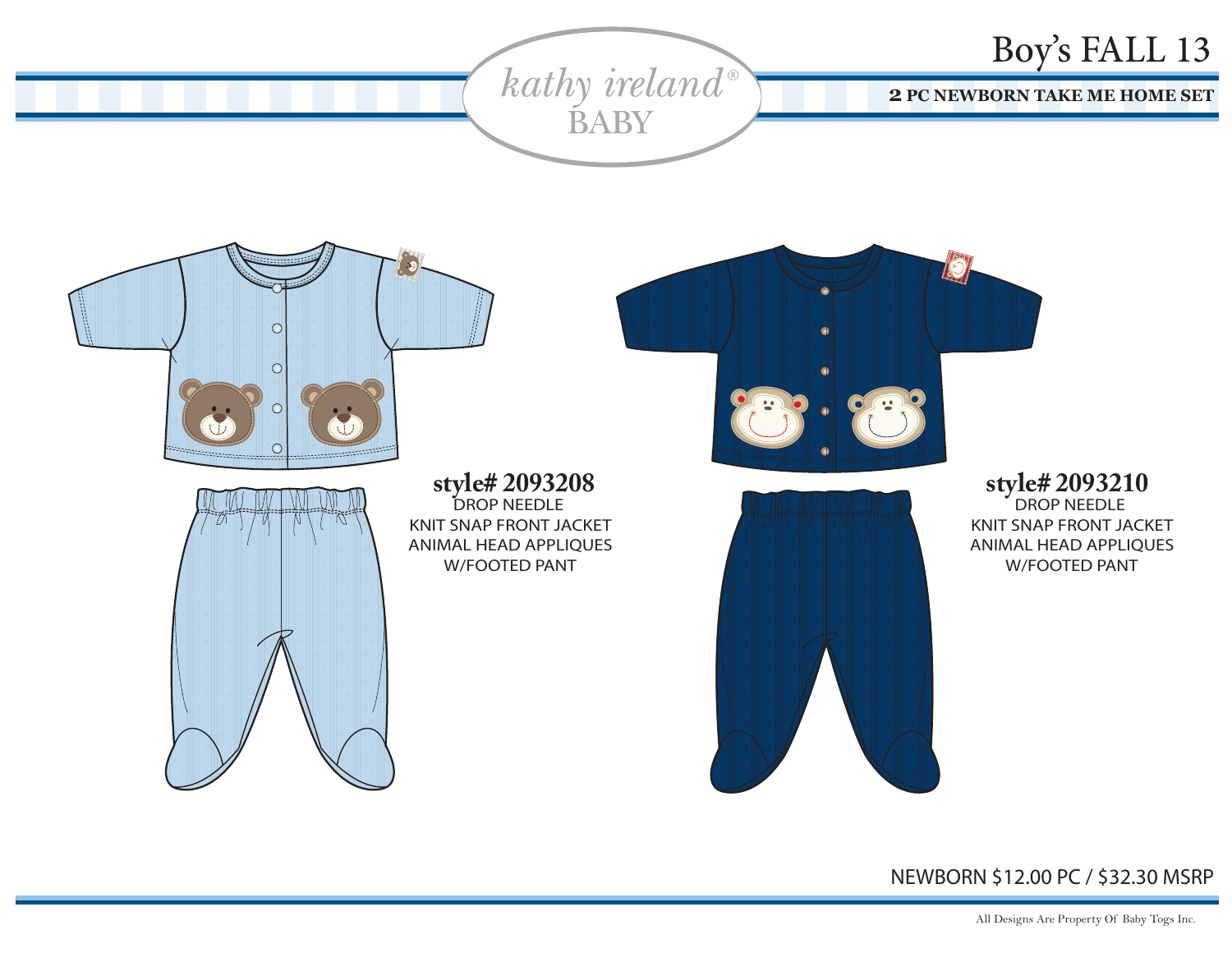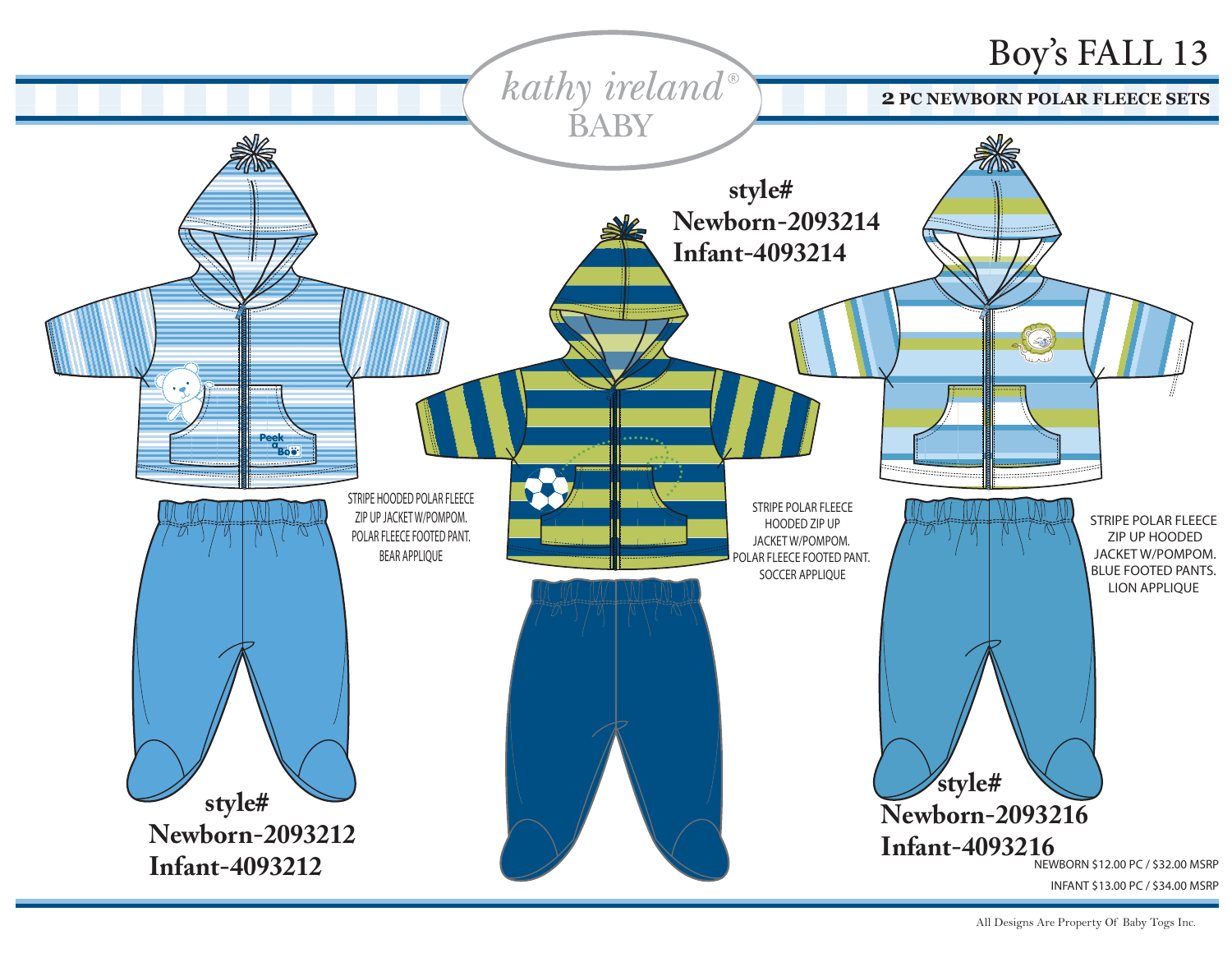

INFANT \$13.00 PC / \$34.00 MSRP NEWBORN \$12.00 PC / \$32.00 MSRP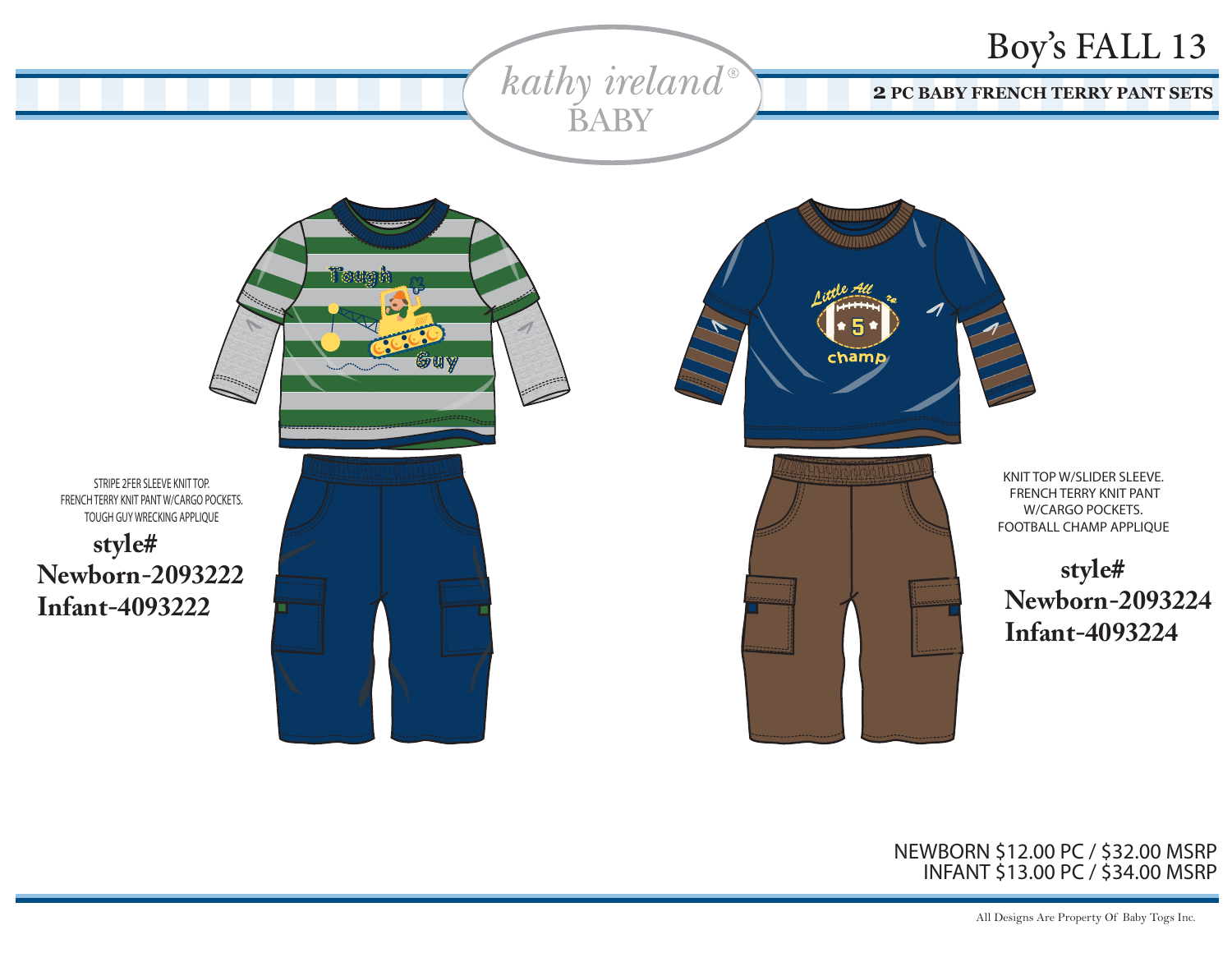

INFANT \$15.00 PC / \$38.00 MSRP NEWBORN \$14.00 PC / \$36.00 MSRP